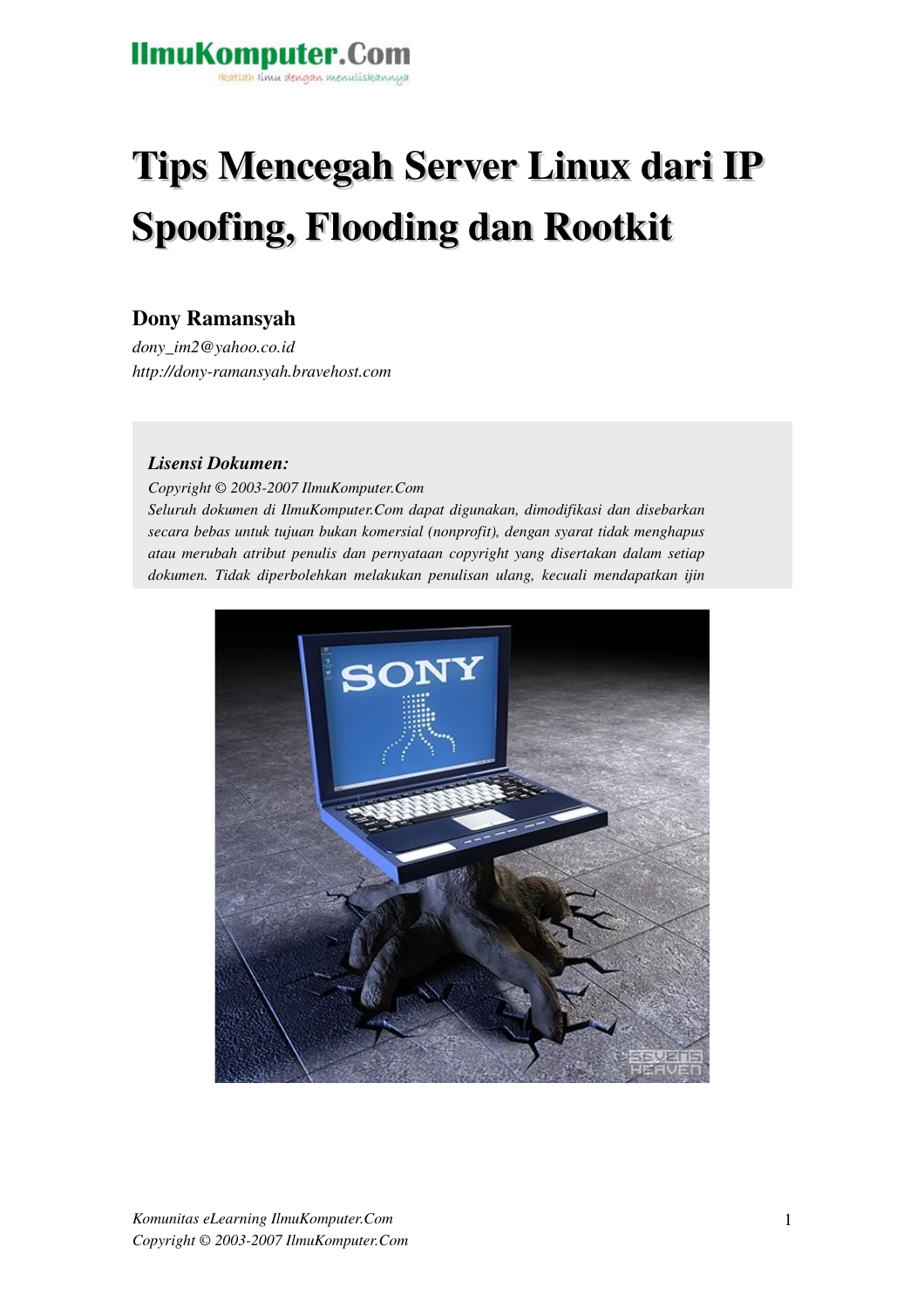### IlmuKomputer. ikatlah ilmu dengan menuliskannya

## Pendahuluan

Anda mungkin pernah kesal dengan program mengganggu seperti spyware, malware maupun virus yang sangat menjengkelkan dan bahkan lebih parah lagi dapat merusak data2 yang ada pada komputer. Namun hal ini hanya terjadi pada keluarga Sistem Operasi (OS) Windows saja, barsyukurlah bila kita menggunakan Linux :).

Ada satu perbandingan yang sangat menarik menurut saya. Silahkan coba install OS Windows yang fresh belum di install apapun juga termasuk patch, dan Linux yang juga fresh belum tersentuh patch. Lalu anda hubungkan ke Internet..., lihat siapa duluan yang di install ulang. He..he.. Anda pasti tahu jawabannya.

Semua yang baca ini pasti saya anggap sudah tahu bahwa setiap Sistem Operasi tidak selalu aman dari berbagai gangguan yang dapat membahayakan data-data yang ada. Seperti pada keluarga OS Windows bahwa Linux juga memerlukan perhatian yang extra dalam masalah security. Walaupun linux secara default sudah tentu lebih aman dibandingkan Windows.

Di Linux juga tidak menutup kemungkinan memiliki celah keamanan yang cukup membahayakan. seperti virus (namun jumlahnya sangat minim), rootkit (semacam program untuk mengambil alih root kita). flooding (pengiriman traffic besar diluar batas atau dikenal DDoS), Spoofing (menduplikat IP), dll

Untuk itu disini saya akan menjelaskan sedikit trik untuk mengamankan Linux kita dari serangan flooding dan IP spoffing serta bagaimana mengaudit Linux kita dari halhal yang membahayakan seperti rootkit yang ada.

#### Isi

Linux by default pada kernelnya sudah memiliki fasilitas untuk memblokir Flood karena TCP/IP SYN cookies dan IP spoofing.

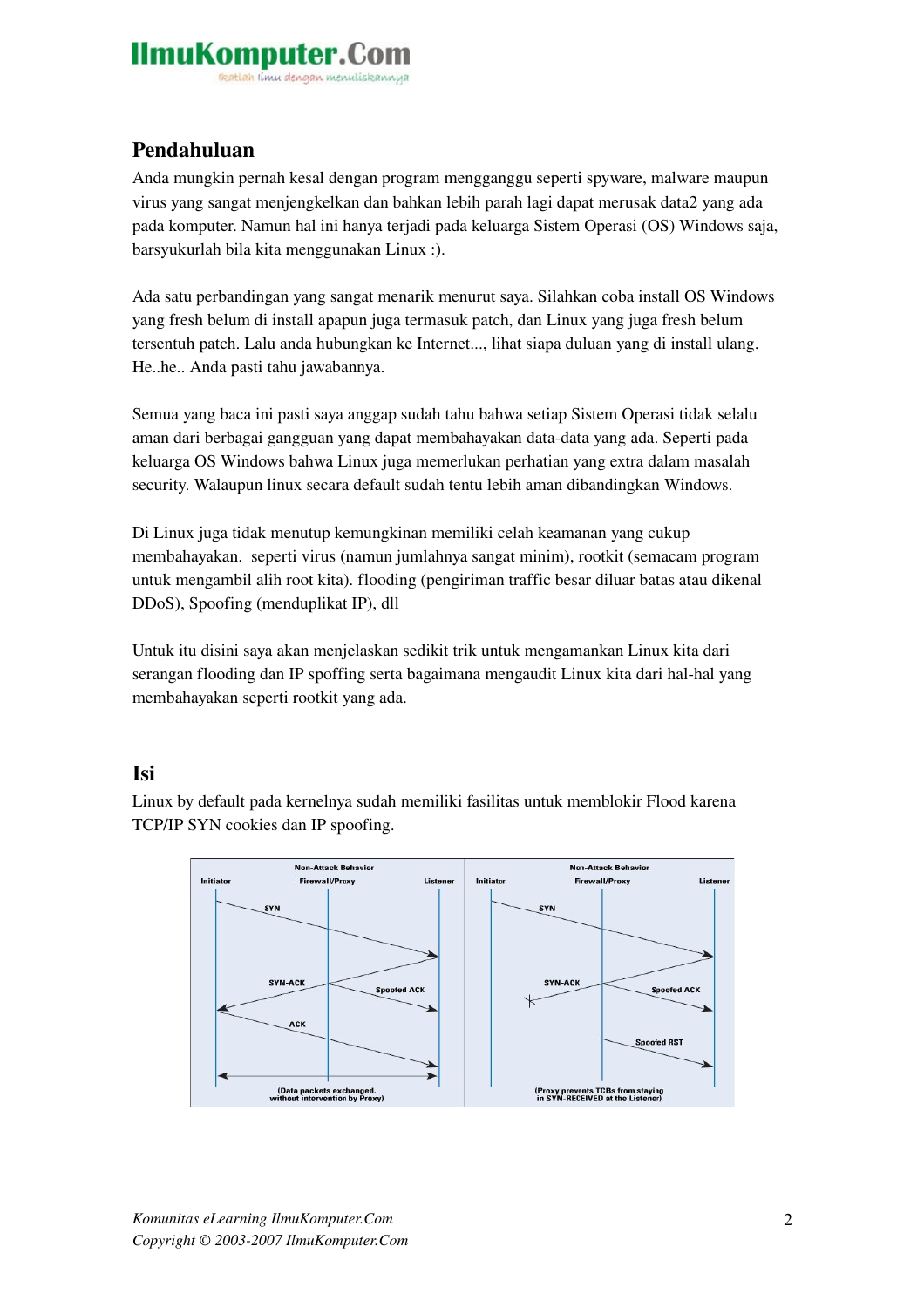# **IlmuKomputer.Com**

ikatlah iimu dengan menuliskannya



Gambar diatas menjelaskan bagaimana proses terjadinya Flood karena TCP/IP SYN cookies.

Untuk menjegahnya kita hanya perlu mengkatifkan option TCP/IP SYN cookies dan Spoof protection (rp\_filter).

File tersebut berada di "/etc/sysctl.conf"

```
# cat /etc/sysctl.conf 
#
# /etc/sysctl.conf  Configuration file for setting system variables
# See sysctl.conf (5) for information.
#
```

```
#kernel.domainname = example.com
#net/ipv4/icmp_echo_ignore_broadcasts=1
```

```
# the following stops lowlevel messages on console
kernel.printk = 4 4 1 7
```
*Komunitas eLearning IlmuKomputer.Com Copyright © 20032007 IlmuKomputer.Com*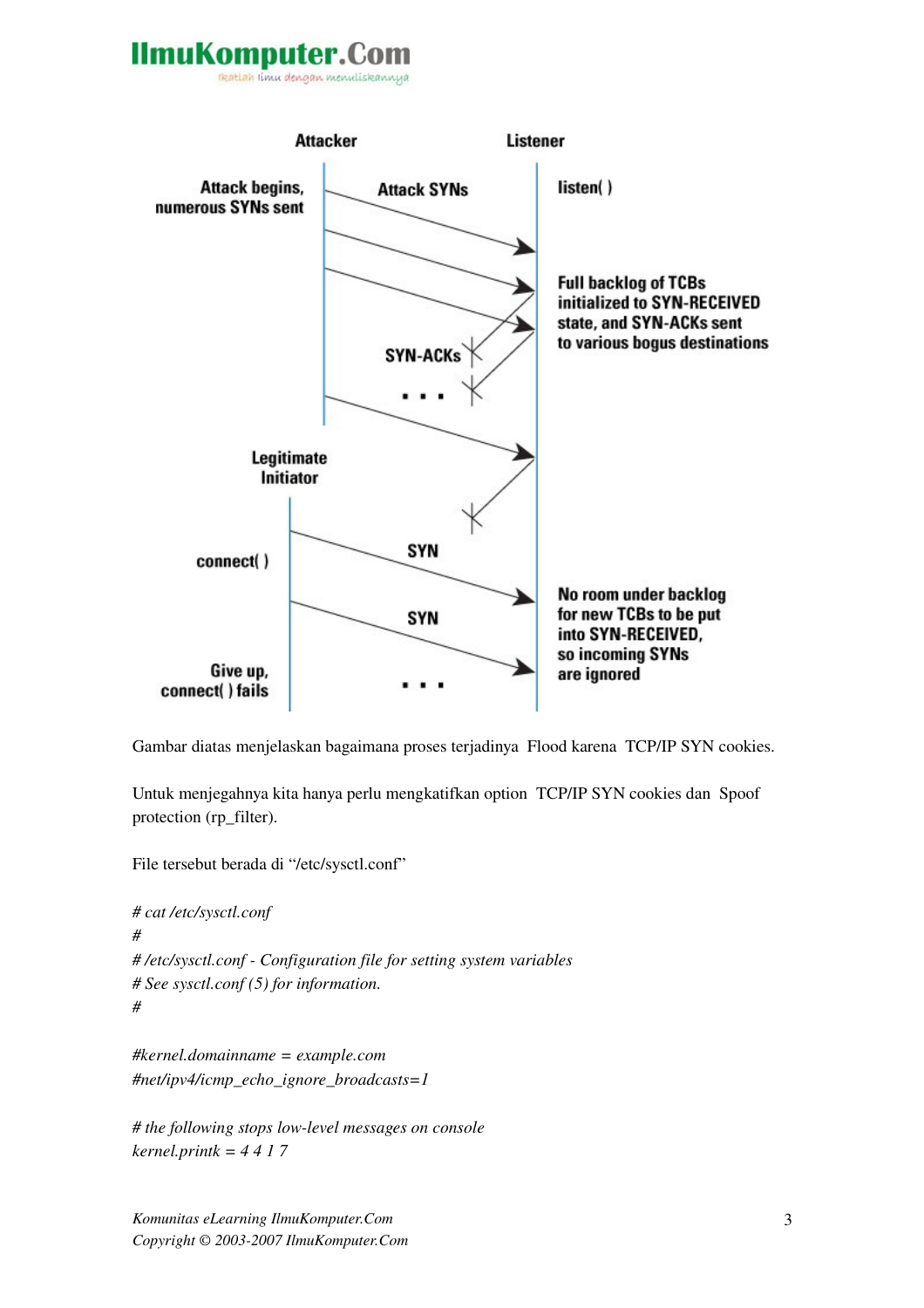*# enable /proc/\$pid/maps privacy so that memory relocations are not # visible to other users. kernel.maps\_protect = 1*

*##############################################################3 # Functions previously found in netbase # # enable /proc/Spid/maps privacy so that memory relocations are not*<br> *# enable /proc/Spid/maps privacy so that memory relocations are not*<br> *# visible to other users.*<br> *kernel.maps\_protect* = 1<br> *# Uncomment the next li* 

*#net.ipv4.conf.default.rp\_filter=1*

*# Uncomment the next line to enable TCP/IP SYN cookies #net.ipv4.tcp\_syncookies=1*

*# Uncomment the next line to enable packet forwarding for IPv4 #net.ipv4.conf.default.forwarding=1*

*# Uncomment the next line to enable packet forwarding for IPv6 #net.ipv6.conf.default.forwarding=1*

Secara default pertama kali instalasi pada baris net.ipv4.tcp\_syncookies=1 dan net.ipv4.conf.default.rp\_filter=1 masih dalam keadaan tidak aktif. Untuk mengaktifkannya tinggal membuang tanda # di depannya dan kemudian simpan.

Untuk mengeditnya di ubuntu dengan :

*\$ sudo gedit /etc/sysctl.conf* lalu edit dan simpan kembali

Untuk melalui konsole yang lain dapat menggunakan text editor lewat konsole seperti mc, vi, maupun joe, dll.

Sekarang isi dari sysctl.conf anda jadi seperti ini :

*# /etc/sysctl.conf Configuration file for setting system variables # See sysctl.conf (5) for information. #* 

*#kernel.domainname = example.com #net/ipv4/icmp\_echo\_ignore\_broadcasts=1* 

*# the following stops lowlevel messages on console* 

*Komunitas eLearning IlmuKomputer.Com Copyright © 20032007 IlmuKomputer.Com*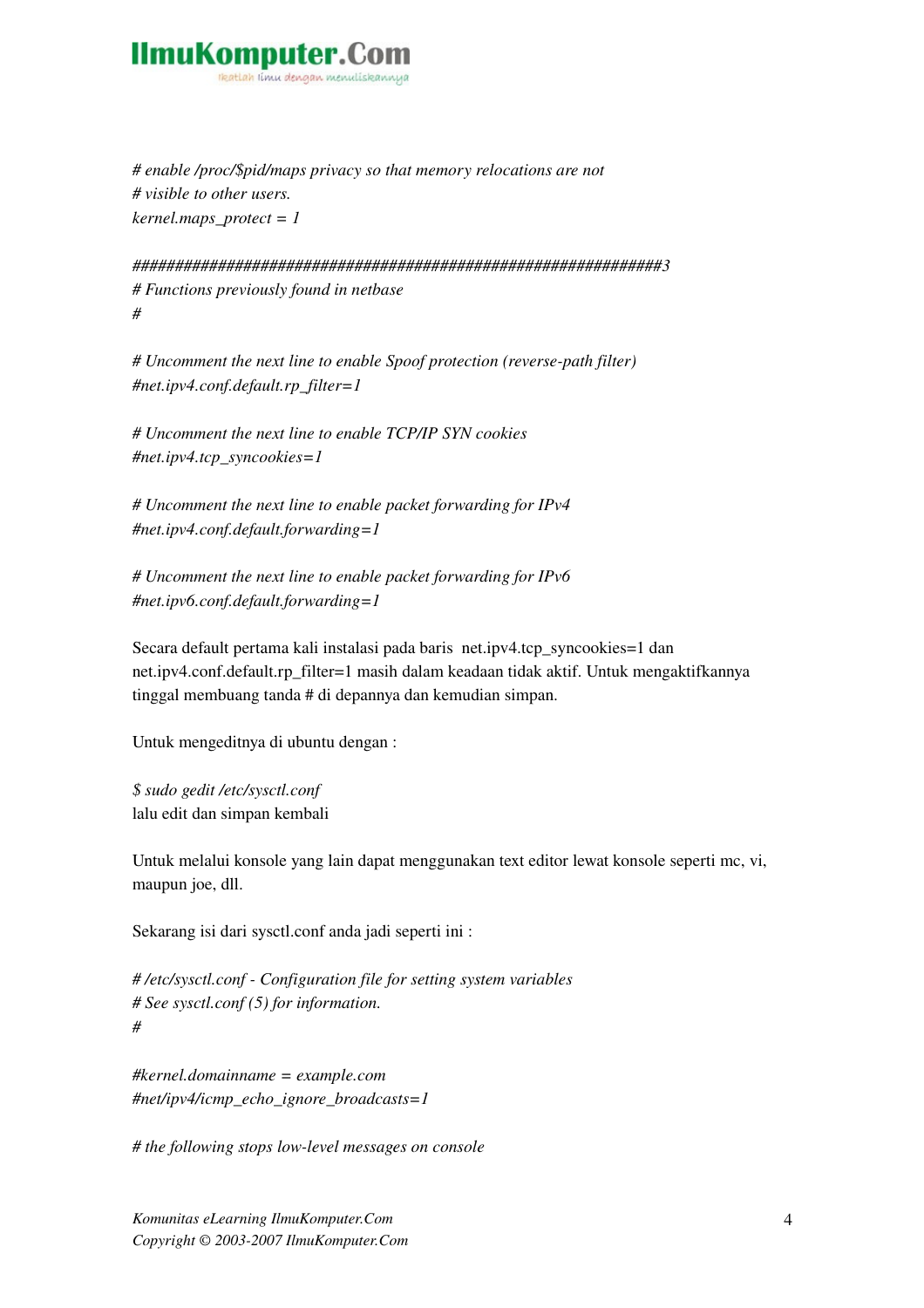# **IlmuKomputer.Co** ikatlah iimu dengan menuliskannya

*kernel.printk = 4 4 1 7* 

*# enable /proc/\$pid/maps privacy so that memory relocations are not # visible to other users. kernel.maps\_protect = 1* 

*##############################################################3 # Functions previously found in netbase #* 

# Uncomment the next line to enable Spoof protection (reverse-path filter) *net.ipv4.conf.default.rp\_filter=1* 

*# Uncomment the next line to enable TCP/IP SYN cookies net.ipv4.tcp\_syncookies=1*

*# Uncomment the next line to enable packet forwarding for IPv4 #net.ipv4.conf.default.forwarding=1* 

*# Uncomment the next line to enable packet forwarding for IPv6 #net.ipv6.conf.default.forwarding=1*

Cukup mudah bukan... :) tinggal anda restart PC anda dan kemudian modul tersebut akan otomatis jalan pada kernel anda.

#### *Audit Linux Anda...*

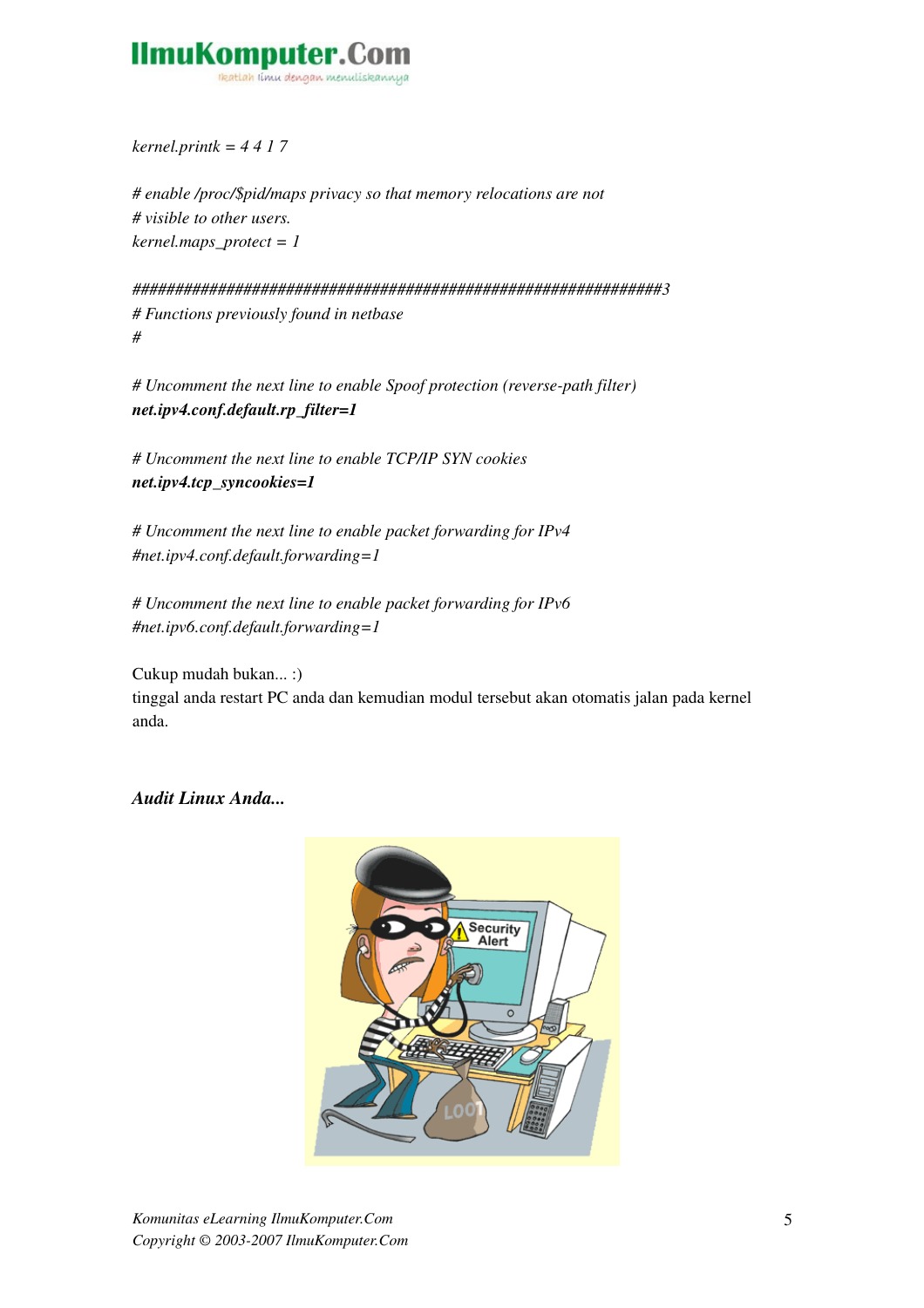

Rootkit pada Linux cukup banyak jenisnya dan beragam, biasanya digunakan oleh pada cracker untuk mengambil alih login root anda.

Didalam OS Windows untuk mengaudit security yang ada di PC kita dapat menggunakan software GFI LanGuard, tapi sayang software ini berbayar dan harganya pun cukup mahal. (www.gfi.com/languard/).

Di Linux anda dapat menggunakan rkhunter, Ada beberapa program yang bisa dipakai untuk mendeteksi adanya rootkit pada system. Rootkit detector kit, chkrootkit dan Rkhunter adalah contoh yang bisa digunakan.

"rkhunter" ini gratis anda dapatkan di : www.rootkit.nl/projects/rootkit\_hunter.html.

Untuk keluarga debian dan ubuntu, dll dapat langsung mengunduh langsung dari repositori yang ada :

ubuntu : *\$ sudo aptget install rkhunte*r

atau melalui synaptic :

Menu System – Administration – Synaptics Package Manager

|                                                                                | Applications Places System A 2 F                                                                                                                |                   |                | Dony Ramansyah                                 | ■ (1) Sun Nov 11, 12:19 PM (<br>$\mathbf{u}$ |  |
|--------------------------------------------------------------------------------|-------------------------------------------------------------------------------------------------------------------------------------------------|-------------------|----------------|------------------------------------------------|----------------------------------------------|--|
| B                                                                              | $\Box$ $\Box$ $x$<br>Synaptic Package Manager                                                                                                   |                   |                |                                                |                                              |  |
| Eile Edit Package Settings Help                                                |                                                                                                                                                 |                   |                |                                                |                                              |  |
| B<br>Q<br>Mark All Upgrades<br>Reload                                          | $\mathbb{R}^d$<br>$\mathbb{R}^3$<br>Apply<br>Properties                                                                                         | 鹩<br>Search       |                |                                                |                                              |  |
| All                                                                            | $\mathsf S$<br>Package                                                                                                                          | Installed Version | Latest Version | Description                                    |                                              |  |
| rkhunter                                                                       | П<br>rkhunter                                                                                                                                   | $1.3.0 - 1$       | $1.3.0 - 1$    | rootkit, backdoor, sniffer and exploit scanner |                                              |  |
| $\overline{\phantom{a}}$<br>$100\%$                                            | No package is selected.                                                                                                                         |                   |                |                                                |                                              |  |
|                                                                                |                                                                                                                                                 |                   |                |                                                |                                              |  |
| Sections                                                                       |                                                                                                                                                 |                   |                |                                                |                                              |  |
| Status                                                                         |                                                                                                                                                 |                   |                |                                                |                                              |  |
| Origin                                                                         |                                                                                                                                                 |                   |                |                                                |                                              |  |
| Custom Filters                                                                 |                                                                                                                                                 |                   |                |                                                |                                              |  |
| Search Results                                                                 |                                                                                                                                                 |                   |                |                                                |                                              |  |
| 1 packages listed, 1354 installed, 0 broken. 0 to install/upgrade, 0 to remove |                                                                                                                                                 |                   |                |                                                |                                              |  |
| [E-Mail -<br>$\mathcal{L}_{\mathcal{A}}$<br>69.                                | 图 [Dony - F ] 3 Synaptic   ● 3<br>■ [root@N<br>$\Box$ [vsftp - F<br>$\Box$ [dony@<br>VI MUnsav<br><b>C</b> [untouch<br>[Tips Me<br>[master<br>圖 |                   |                |                                                |                                              |  |

Gambar tampilan synaptics pada ubuntu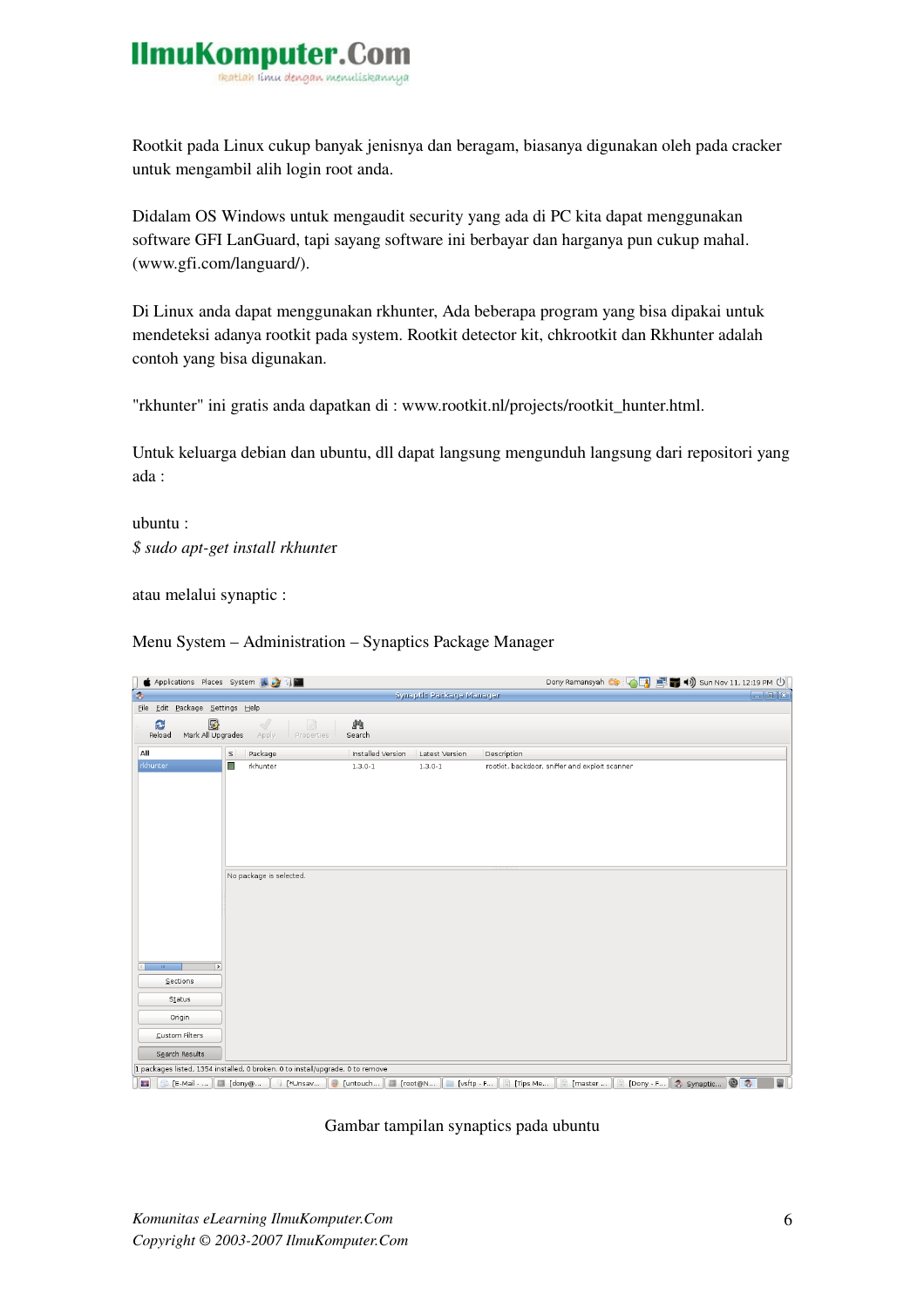

Jika menginstall manual dapat mengikuti langkah berikut :

*# tar xvzf rkhunter.tgz # cd rkhunter # # ls files installer.sh #* 

jalankan installer nya :

*#./installer.sh*

Tunggu sampai proses instalasi selesai.

Setalah selesai dengan install maka pertama kali kita harus mengupdate rkhunter tersebut terlebih dahulu agar dapat mengenali rootkit terbaru yang ada.

*# rkhunter update (Untuk mengupdate database rootkit terbaru)* 

#### Untuk menjalankannya dapat melihat file help yang ada :

# *rkhunter* --help

*Usage: rkhunter {--check | --update | --propupd | --versioncheck | list [tests | languages | rootkits] | version | help} [options]*

*Current options are:*

| --append-log                                      | Append to the logfile, do not overwrite     |
|---------------------------------------------------|---------------------------------------------|
| --bindir <directory></directory>                  | Use the specified command directories       |
| $-c, -check$                                      | Check the local system                      |
| $-cs2$ , $-color-set2$                            | Use the second color set for output         |
| $-configfile < file>$                             | Use the specified configuration file        |
| --cronjob                                         | Run as a cron job                           |
|                                                   | $(implies -c, --sk and --nocolors options)$ |
| --dbdir <directory></directory>                   | Use the specified database directory        |
| --debug                                           | Debug mode                                  |
|                                                   | (Do not use unless asked to do so)          |
| $-disable < \text{test} > \text{f}, \text{ \dots$ | Disable specific tests                      |
|                                                   | (Default is to disable no tests)            |
| --display-logfile                                 | Display the logfile at the end              |
| $-$ enable $\lt$ test>[, $\lt$ test>]             | Enable specific tests                       |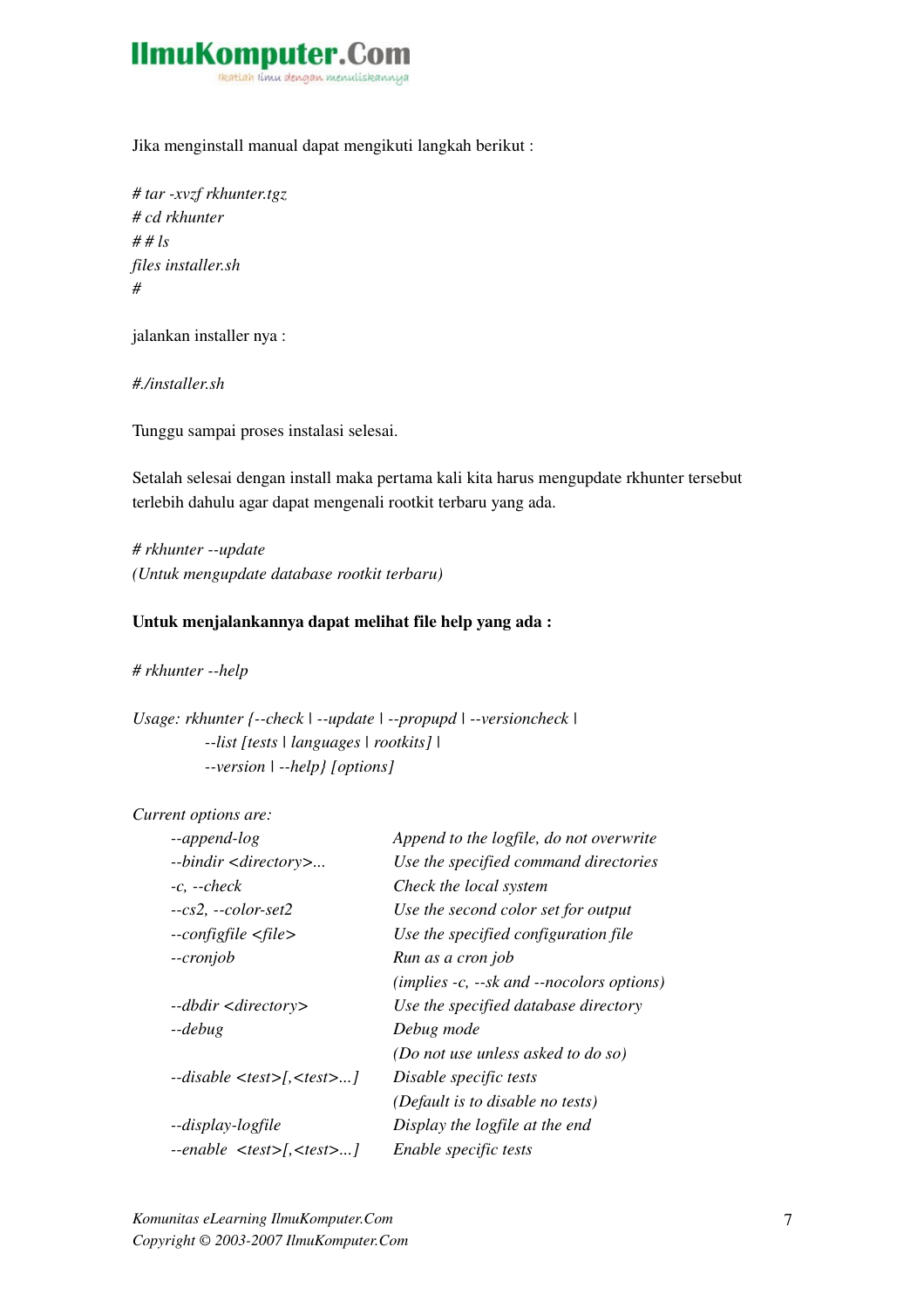# **IlmuKomputer.Com**

reatlah iimu dengan menuliskannya

|                                          | (Default is to enable all tests)                                            |
|------------------------------------------|-----------------------------------------------------------------------------|
| $-hash \{MD5   SHA1   NONE \}$           | Use the specified file hash function                                        |
| $\langle command \rangle$                | (Default is SHA1)                                                           |
| $-h$ , $-help$                           | Display this help menu, then exit                                           |
| --lang, --language <language></language> | Specify the language to use                                                 |
|                                          | (Default is English)                                                        |
| --list [tests   languages                | List the available test names, languages,                                   |
| rootkits]                                | or checked for rootkits, then exit                                          |
| $-l$ , $-l$ ogfile [file]                | Write to a logfile                                                          |
|                                          | (Default is /var/log/rkhunter.log)                                          |
| --noappend-log                           | Do not append to the logfile, overwrite it                                  |
| --nocolors                               | Use black and white output                                                  |
| $-nolog$                                 | Do not write to a logfile                                                   |
|                                          | --nomow, --no-mail-on-warning Do not send a message if warnings occur       |
| --ns, --nosummary                        | Do not show the summary of check results                                    |
| --novl, --no-verbose-logging             | No verbose logging                                                          |
|                                          | --pkgmgr {RPM \ DPKG \ BSD \ Use the specified package manager to obtain or |
| NONE}                                    | verify file hash values. (Default is NONE)                                  |
| --propupd                                | Update the file properties database                                         |
| $-q$ , $-quiet$                          | Quiet mode (no output at all)                                               |
| --rwo, --report-warnings-only            | Show only warning messages                                                  |
| -r, --rootdir <directory></directory>    | Use the specified root directory                                            |
| --sk, --skip-keypress                    | Don't wait for a keypress after each test                                   |
| --summary                                | Show the summary of system check results                                    |
|                                          | (This is the default)                                                       |
| --syslog [facility.priority]             | Log the check start and finish times to syslog                              |
|                                          | (Default level is authpriv.notice)                                          |
| --tmpdir <directory></directory>         | Use the specified temporary directory                                       |
| --update                                 | Check for updates to database files                                         |
| --vl, --verbose-logging                  | Use verbose logging (on by default)                                         |
| $-V, -version$                           | Display the version number, then exit                                       |
| --versioncheck                           | Check for latest version of program                                         |
| $-x$ , $-autox$                          | Automatically detect if X is in use                                         |
| $-X, -no-autox$                          | Do not automatically detect if $X$ is in use                                |

dari option diatas untuk menjalankannya ketik perintah :

#### *# rkhunter c*

tunggu sampai dia selesai mengecek system kita, jika ada konfirmasi untuk melanjutkan tekan tombol "ENTER"

Berikut capture nya :

*Komunitas eLearning IlmuKomputer.Com Copyright © 20032007 IlmuKomputer.Com*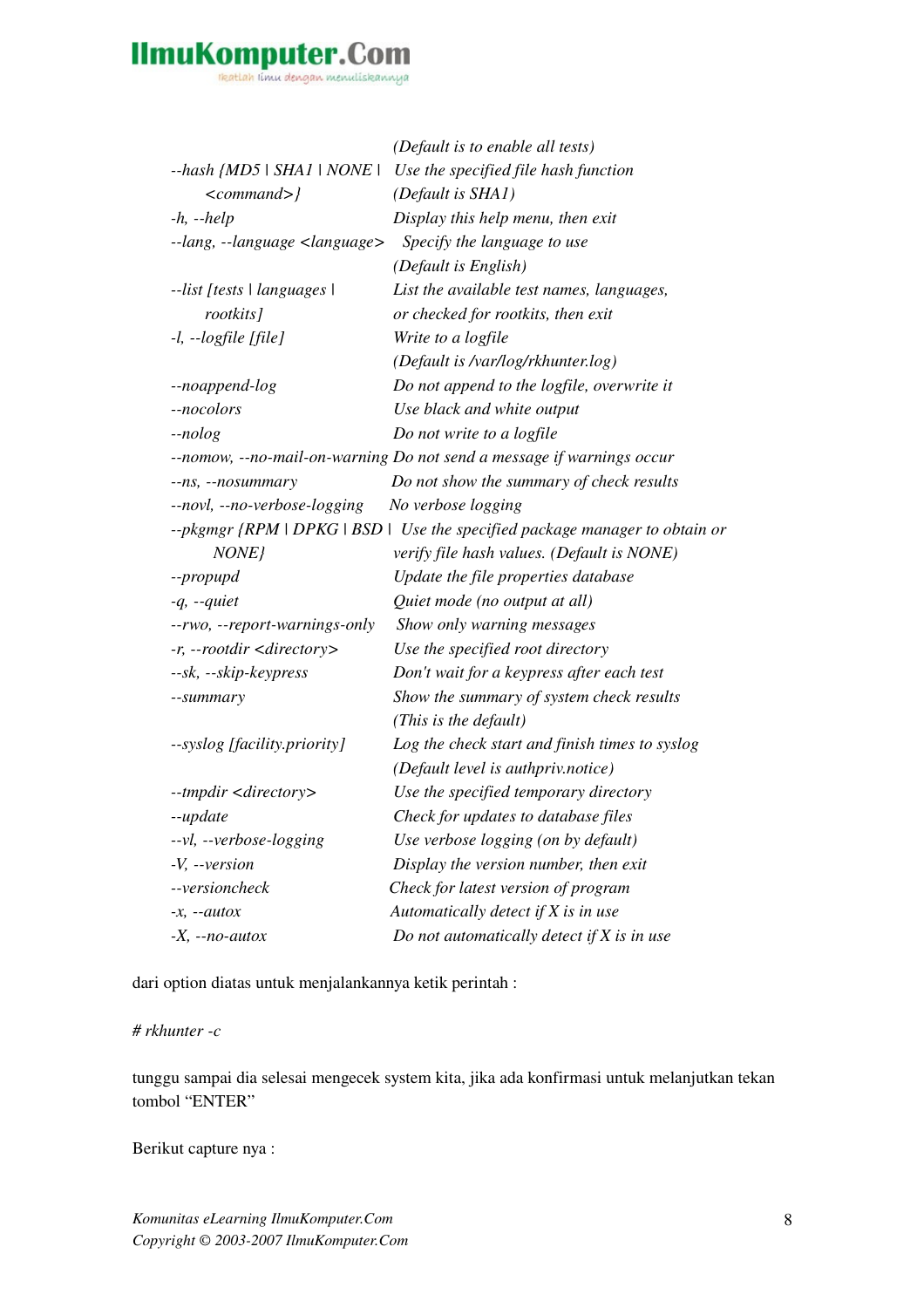# IlmuKomputer.Com

# *rkhunter c [ Rootkit Hunter version 1.3.0 ]* 

*Checking system commands...* 

| Performing 'strings' command checks  |                |
|--------------------------------------|----------------|
| Checking 'strings' command           | [OK]           |
| Performing 'shared libraries' checks |                |
| Checking for preloading variables    | [ None found ] |
| Checking for preload file            | [ Not found ]  |
| Checking LD_LIBRARY_PATH variable    | [ Not found ]  |
| Performing file properties checks    |                |
| Checking for prerequisites           | [OK]           |
| /bin/bash                            | [OK]           |
| /bin/cat                             | [OK]           |
| /bin/chmod                           | [OK]           |
| /bin/chown                           | [OK]           |
| $\frac{D^2}{2}$                      | [OK]           |
| /bin/date                            | [OK]           |
| /bin/df                              | [OK]           |
| /bin/dmesg                           | [OK]           |
| /usr/bin/ldd                         | [ Warning ]    |
| /usr/bin/less                        | [OK]           |
| /usr/bin/locate                      | [OK]           |
| /usr/bin/logger                      | [OK]           |
| /usr/bin/lsattr                      | [OK]           |
| /usr/bin/lsof                        | [OK]           |
| /usr/bin/md5sum                      | [OK]           |
| /usr/bin/newgrp                      | [OK]           |
| /usr/bin/passwd                      | [OK]           |
| /usr/bin/perl                        | [OK]           |
| /usr/bin/pstree                      | [OK]           |
| /usr/bin/rkhunter                    | [OK]           |
| /usr/bin/rpm                         | [ Warning ]    |
| /usr/bin/runcon                      | [OK]           |
| /usr/bin/sha1sum                     | [OK]           |
| (cut)                                |                |
| .                                    |                |
| /usr/sbin/usermod                    | [OK]           |
| /usr/sbin/vipw                       | [OK]           |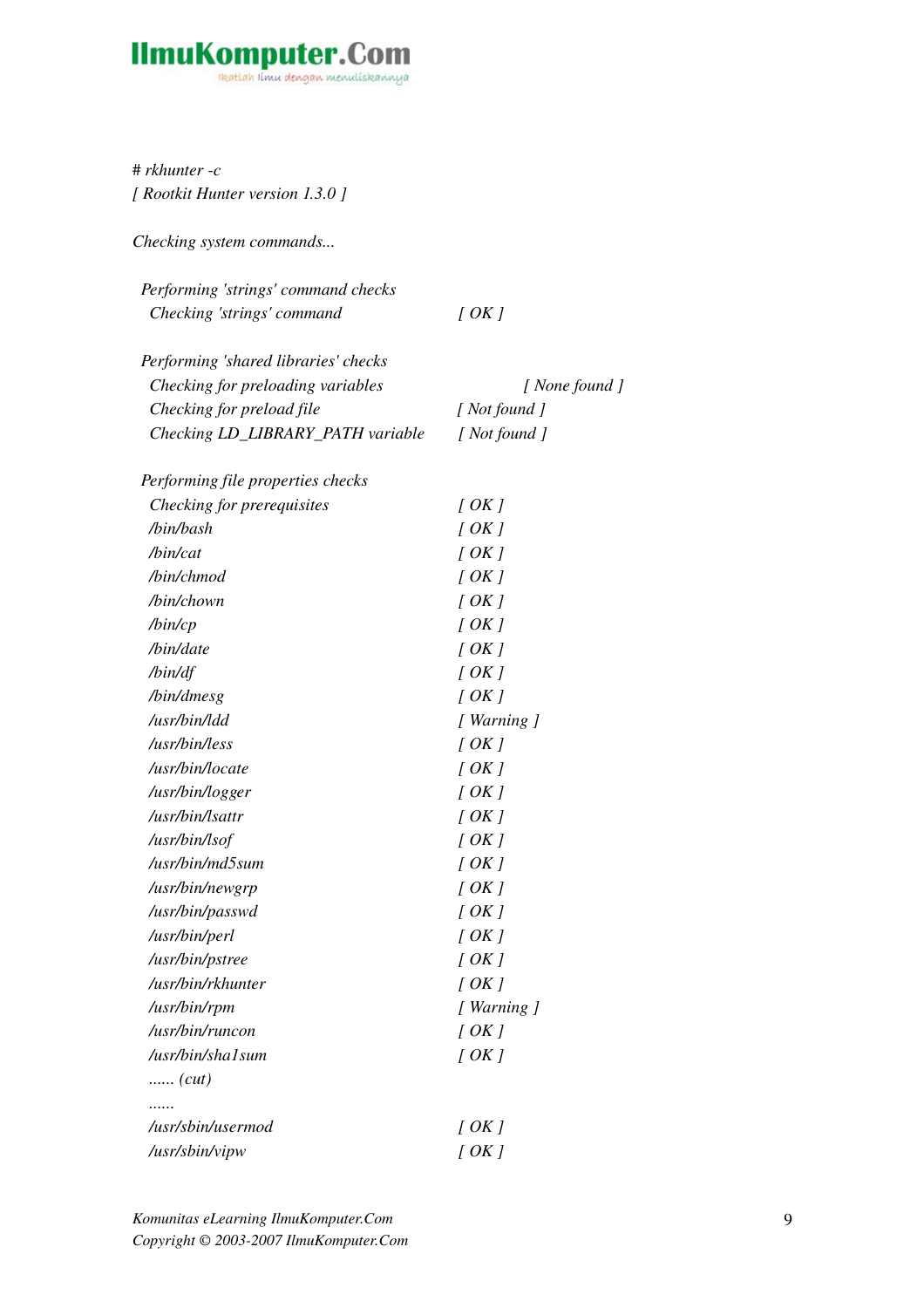

*[Press <ENTER> to continue]* 

*Checking for rootkits...* 

| Performing check of known rootkit files and directories |               |
|---------------------------------------------------------|---------------|
| 55808 Trojan - Variant A                                | [ Not found ] |
| ADM Worm                                                | [ Not found ] |
| AjaKit Rootkit                                          | [ Not found ] |
| aPa Kit                                                 | [ Not found ] |
| Apache Worm                                             | [ Not found ] |
| Ambient (ark) Rootkit                                   | [ Not found ] |
| (cut)                                                   |               |

*System checks summary =====================* 

*File properties checks... Files checked: 123 Suspect files: 2*

*Rootkit checks... Rootkits checked : 109 Possible rootkits: 0*

*Applications checks... Applications checked: 3 Suspect applications: 0*

*The system checks took: 1 minute and 18 seconds* 

*All results have been written to the logfile (/var/log/rkhunter.log)* 

*One or more warnings have been found while checking the system. Please check the log file (/var/log/rkhunter.log)*

eof

Dari hasil resume yang diberikan kita dapat melihat apakah System Linux kita sudah aman, hasil resume ini juga memberitahukan rootkit yang terdeteksi dan suspect file yang ada.